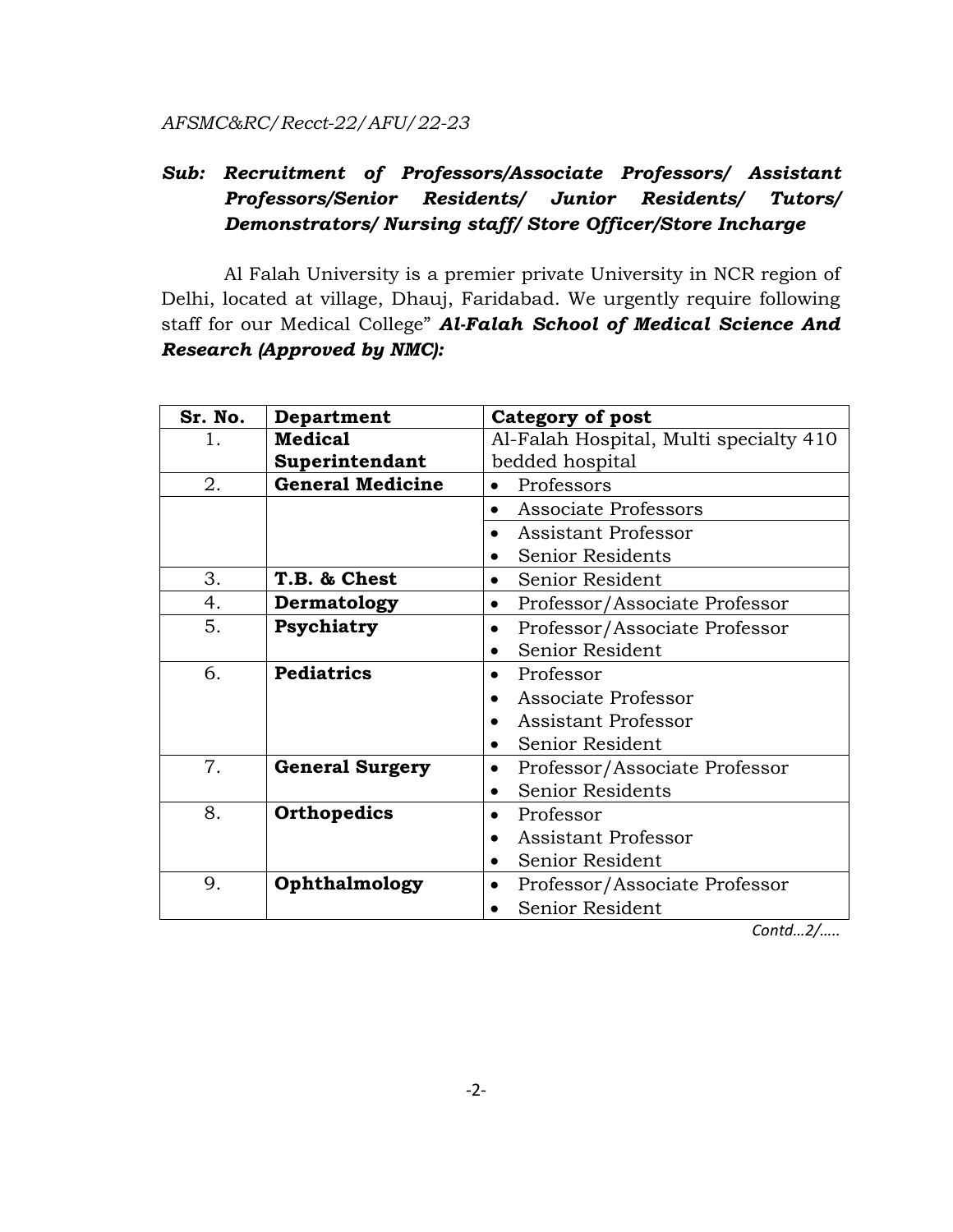| 10. | <b>E.N.T.</b>            | Professor/Associate Professor<br>$\bullet$ |
|-----|--------------------------|--------------------------------------------|
| 11. | Obst. & Gyn.             | Professor/Associate Professor<br>$\bullet$ |
|     |                          | <b>Assistant Professor</b>                 |
|     |                          | Senior Resident<br>$\bullet$               |
| 12. | Anaesthesia              | Professor<br>$\bullet$                     |
|     |                          | Assistant Professor                        |
|     |                          | Senior Resident                            |
| 13. | <b>Radio Diagnosis</b>   | Professor/Associate Professor<br>$\bullet$ |
|     |                          | Senior Resident<br>$\bullet$               |
| 14. | <b>Emergency</b>         | Professor<br>$\bullet$                     |
|     | <b>Medicine</b>          | Associate Professor<br>$\bullet$           |
|     |                          | <b>Assistant Professor</b><br>$\bullet$    |
|     |                          | Senior Residents<br>$\bullet$              |
| 15. | Casualty                 | <b>Medical Officers</b><br>$\bullet$       |
| 16. | Dentistry                | Professor<br>$\bullet$                     |
|     |                          | Associate Professor<br>$\bullet$           |
|     |                          | <b>Assistant Professor</b><br>$\bullet$    |
|     |                          | Senior Resident                            |
| 17. | <b>Biochemistry</b>      | Tutor/Demonstrator (MBBS/MD)<br>$\bullet$  |
| 18. | Physiology               | Tutor/Demonstrator (MBBS/MD)<br>$\bullet$  |
| 19. | Pharmacology             | Tutor/Demonstrator (MBBS/MD)<br>$\bullet$  |
| 20. | Microbiology             | <b>Assistant Professor</b><br>$\bullet$    |
|     |                          | Tutor/Demonstrator (MBBS/MD)<br>$\bullet$  |
| 21. | <b>Forensic Medicine</b> | Professor<br>$\bullet$                     |
|     |                          | Assistant Professor<br>$\bullet$           |
|     |                          | Tutor (MBBS/MD)<br>$\bullet$               |
| 22. | Community                | <b>Assistant Professor</b><br>$\bullet$    |
|     | <b>Medicine</b>          | Tutor/Demonstrator (MBBS/MD)               |
|     |                          | Lady Medical Officer<br>$\bullet$          |